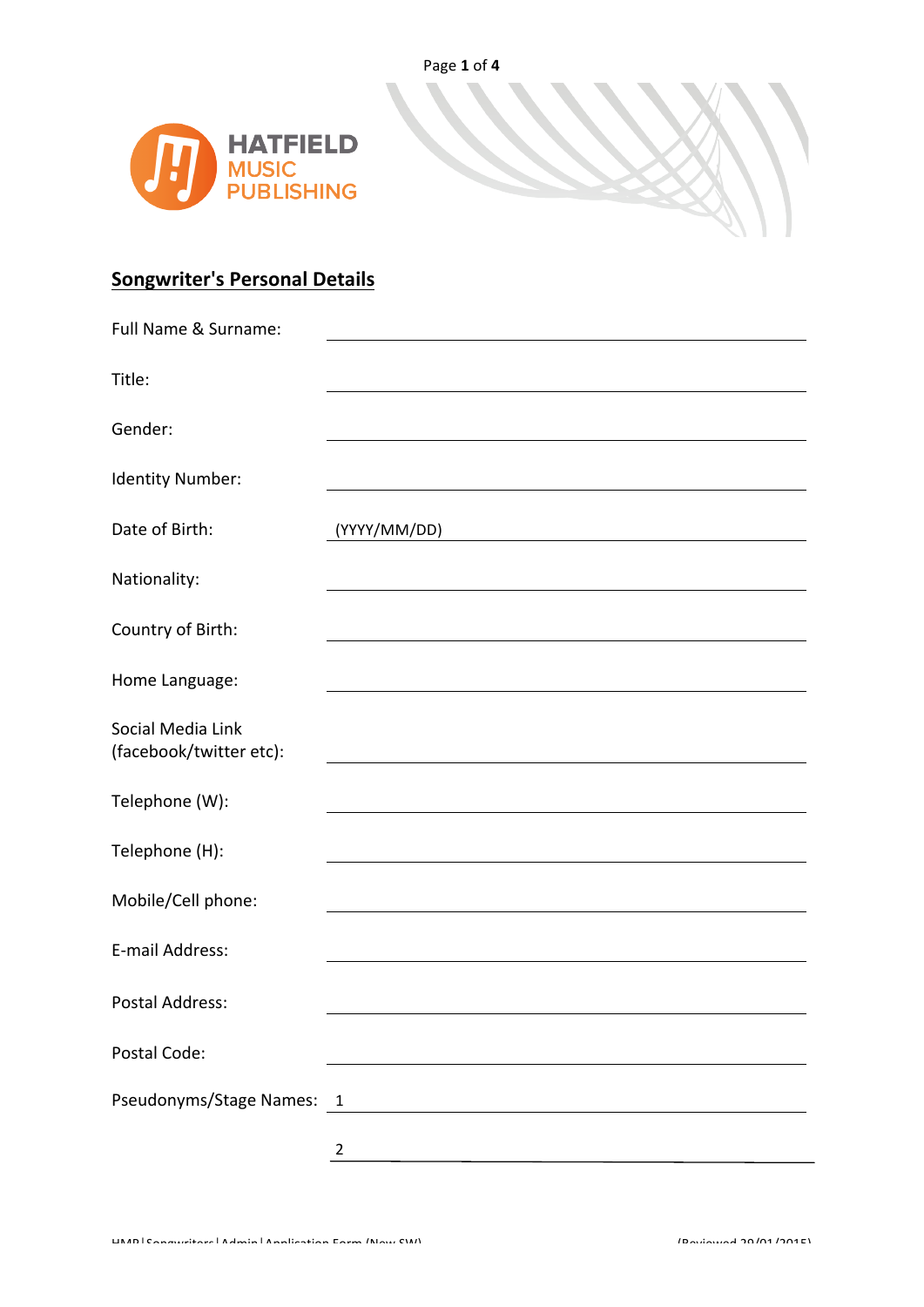

Shortened version of your name that you may use for your compositions:

Are you a member of?

| SAMRO          | SAMPRA |  |
|----------------|--------|--|
| <b>CAPASSO</b> |        |  |

Are you a...

| Composer        |  |
|-----------------|--|
| Author/Lyricist |  |
| Arranger        |  |

| Style of music: |  |
|-----------------|--|
| (please tick)   |  |

| Style of music: | Kwaito    | Gospel            |  |
|-----------------|-----------|-------------------|--|
| (please tick)   | Jazz      | Rock              |  |
|                 | House     | R&B/Soul          |  |
|                 | Reggae    | Boere musiek      |  |
|                 | Classical | Country & Western |  |
|                 | Folk      | Adverts/Jingles   |  |
|                 | Pop       | Hip-Hop           |  |
|                 | Rap       | Traditional       |  |
|                 | Choral    | Other             |  |

## Any other relevant information about your musical activities you would like HMP to be aware of?

a. Are your songs being sung in church?  $(Y/N)$ : (for CCLI reporting purposes) b. The name of the church? Denomination?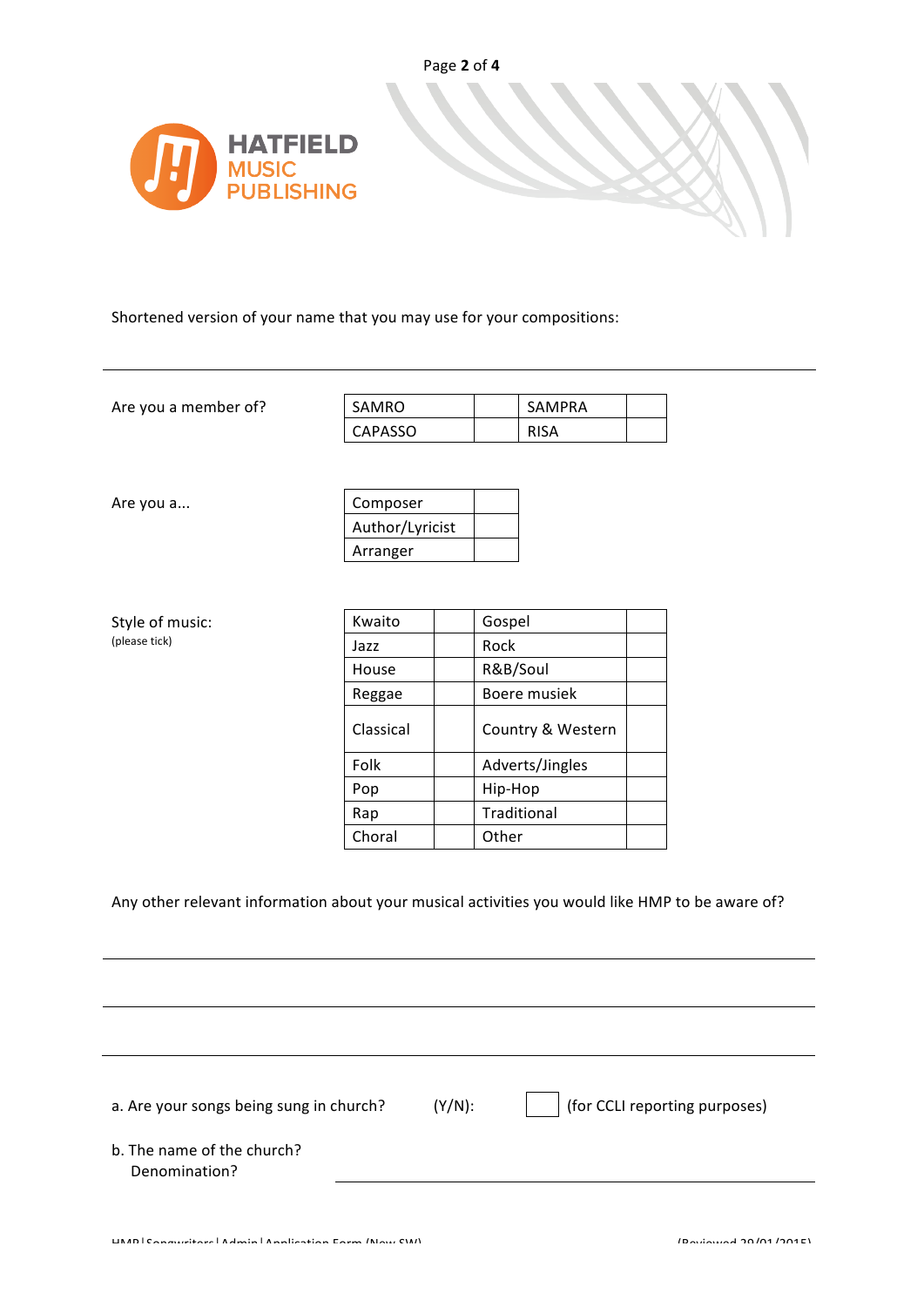

c. Pastor's Name:

d. Pastor's Contact Details: Telephone (W):

Telephone (H):

Cell phone: